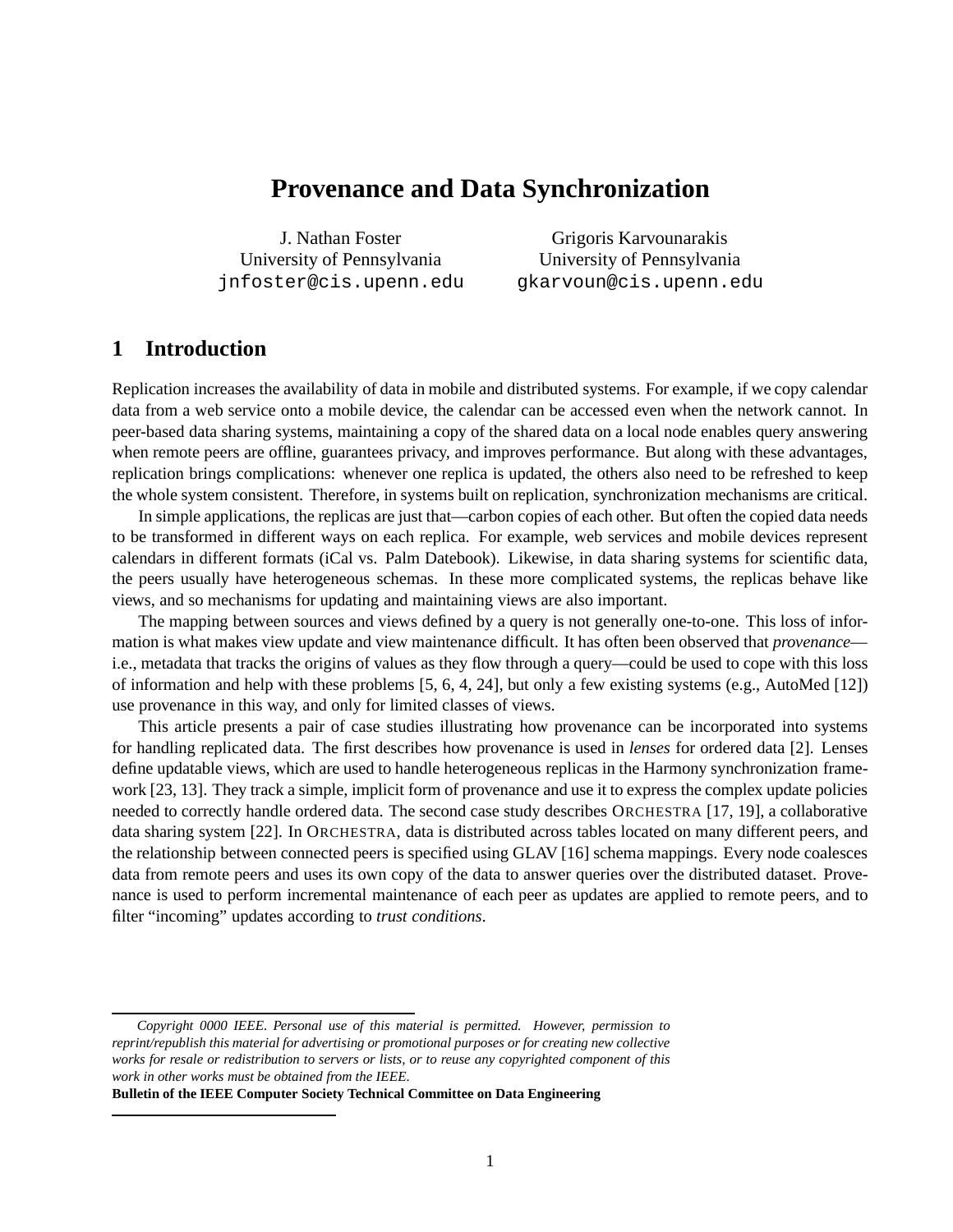

Figure 1: (a) Synchronization architecture for heterogeneous replicas. (b) Correspondence induced by keys.

## **2 Lenses**

A *lens* is a bidirectional program. When read from left to right it denotes an ordinary function that maps sources to views. When read from right to left, the same lens denotes an "update translator" that takes a source together with an updated view and produces a new source that reflects the update.

In the context of data synchronization, lenses are used to bridge the gap between heterogeneous replicas. To synchronize two replicas represented in different formats, we first define lenses that transform each source format into a common "abstract" format, and then synchronize the abstract views. For example, to synchronize iCal and Palm Datebook calendars, we use the forward direction of two lenses to transform the files into abstract calendars, discarding the low-level formatting details and any other data specific to each replica. After synchronization, we then propagate the changes induced by the synchronizer back to the original formats using the reverse direction of the same lenses. The architecture of a synchronizer for heterogeneous data assembled in this way is depicted in Figure  $1(a)$ .

Semantically, a lens l is just a pair of functions, which we call *get* and *put*. The *get* component maps sources to views. It may, in general, discard some of the information from the source while computing the view. The *put* component therefore takes as arguments not only an updated view, but also the original source; it weaves the data from the view together with the information from the source that was discarded by the *get* component, and yields an updated source. (Note that lenses are agnostic to how the view update is expressed—the *put* function works on the entire state of the updated view.)

The two components of a lens are required to fit together in a reasonable way: the *put* function must restore all of the information discarded by *get* when the view update is a no-op, and the *put* function must propagate all of the information in the view back to the updated source (see [14] for a comparison of these requirements to classical conditions on view update translators in the literature.) In a lens language, these requirements are guaranteed by the type system; in implementations, they are checked automatically [14, 15, 3, 2].

#### **2.1 Ordered Data**

Recent work on lenses has focused on the special challenges that arise when the source and view are ordered [2]. The main issue is that since the update to the view can involve a reordering, accurately reflecting updates back to source requires locating, for each piece of the view, the corresponding piece of the source that contains the information discarded by *get*. Our solution to this problem is to enrich lenses with a simple mechanism for tracking provenance: programmers describe how to divide the source into *chunks* and generate a *key* for each chunk. These induce an association between pieces of the source and view that is used by *put* during the translation of updates—i.e., the *put* function aligns each piece of the view with a chunk that has the same key.

To illustrate the problem and our solution, let us consider a simple example from the string domain. Suppose that the source is a newline-separated list of records, each with three comma-separated fields representing the name, dates, and nationality of a classical composer, and the view contains just names and nationalities: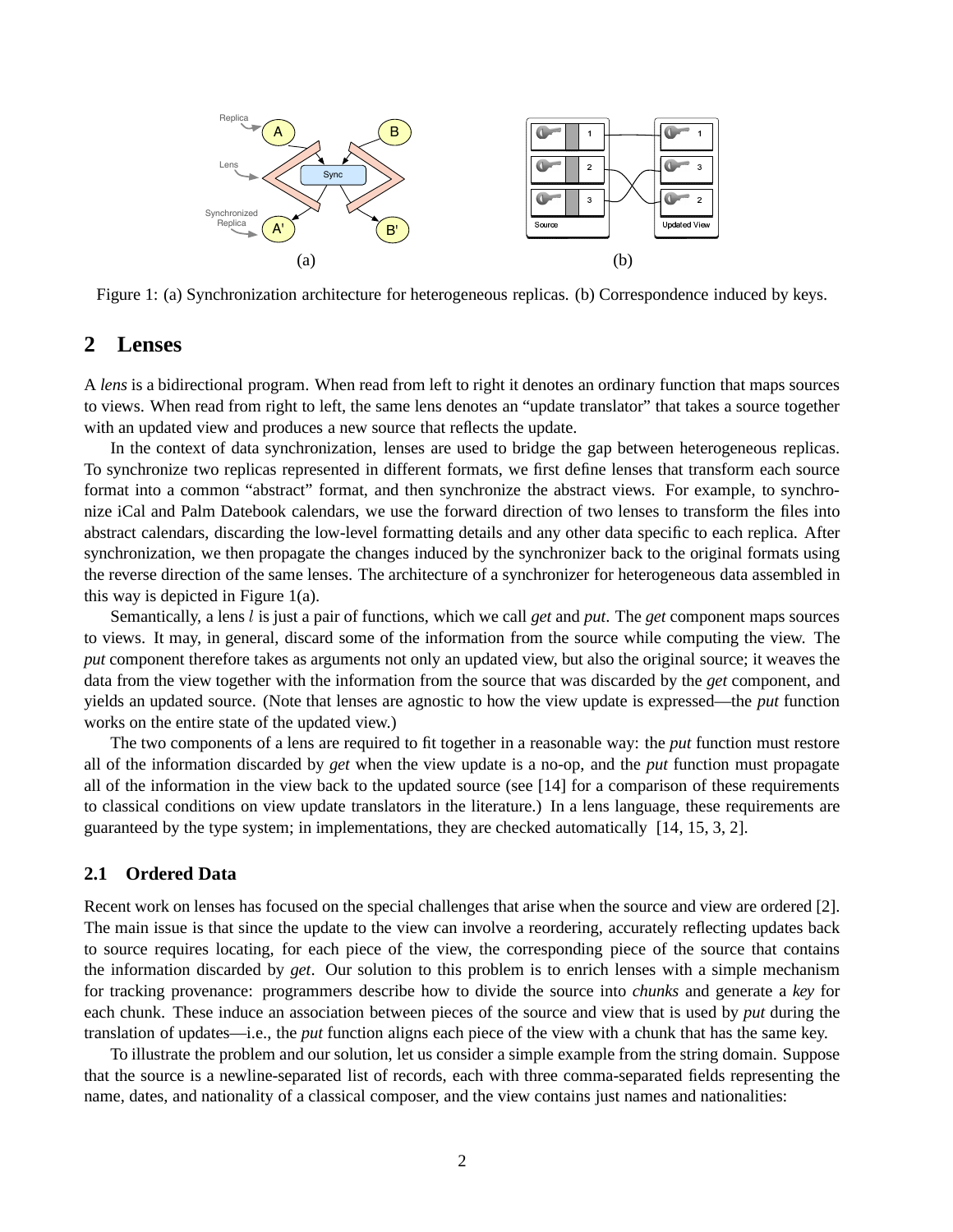| "Jean Sibelius, 1865-1957, Finnish    |                                  | "Jean Sibelius, Finnish    |
|---------------------------------------|----------------------------------|----------------------------|
| Aaron Copland, 1910-1990, American    | $\overset{get}{\longrightarrow}$ | Aaron Copland, American    |
| Benjamin Britten, 1913-1976, English" |                                  | Benjamin Britten, English" |

Here is a lens that implements this transformation:

```
let ALPHA = [A-Za-z]+
let YEARS = [0-9]{4}. "-". [0-9]{4}let comp = copy ALPHA . copy ", "
         . del YEARS . del ", "
         . copy ALPHA
let comps = copy "" | comp . (copy "\n" . comp)*
```
The first two lines define regular expressions describing alphabetical data and year ranges using standard POSIX notation for character sets ( $[A-Za-z]$  and  $[0-9]$ ) and repetition  $(+ \text{ and } {4})$ . Single composers are processed by comp; lists of composers are processed by comps. In the *get* direction, these lenses can be read as string transducers, written in regular expression style: copy ALPHA matches ALPHA in the source and copies it to the view, and copy ", " matches and copies a literal comma-space, while del YEARS matches YEARS in the source but adds nothing to the view. The union  $($ ), concatenation  $($ .), and iteration  $(*)$  operators work as usual. The *get* of comps either matches and copies an empty string or processes a each composer in a newline-separated list using comp. (For formal definitions see [2].)

The *put* component of comps restores the dates to each entry positionally: the name and nationality from the *n*th line in the abstract structure are combined with the years from the *n*th line in the concrete structure (using a default year range to handle cases where the view has more lines than the source.) For some simple updates this policy does a good job. For example, suppose that the update changes Britten's nationality, and adds a new composer to the end of the list. The *put* function combines

| "Jean Sibelius, Finnish    |      | "Jean Sibelius, 1865-1957, Finnish    |
|----------------------------|------|---------------------------------------|
| Aaron Copland, American    |      |                                       |
| Benjamin Britten, British  | with | Aaron Copland, 1910-1990, English     |
| Alexandre Tansman, Polish" |      | Benjamin Britten, 1913-1976, English" |

and yields an updated source

"Jean Sibelius, 1865-1957, Finnish Aaron Copland, 1910-1990, American Benjamin Britten, 1913-1976, British Alexandre Tansman, 0000-0000, Polish"

(The year range 0000-0000 is the default; it is generated from the regular expression YEARS.) On other examples, however, the behavior of this *put* function is highly unsatisfactory. For example, suppose instead that the update to the abstract string swaps the order of the second and third lines. Then the *put* function takes the following view (and the same source as above)

| "Jean Sibelius, Finnish   |            | "Jean Sibelius, 1865-1957, Finnish   |
|---------------------------|------------|--------------------------------------|
| Benjamin Britten, English | and yields | Benjamin Britten, 1910-1990, English |
| Aaron Copland, American"  |            | Aaron Copland, 1913-1976, American"  |

where the year data has been taken from the entry for Copland and inserted into into Britten's, and vice versa! What we want, of course, is for the *put* to align the entries in the concrete and abstract strings by *matching* lines with identical name components, as depicted in Figure 1(b). On the same inputs, this *put* function yields

"Jean Sibelius, 1865-1957, Finnish Benjamin Britten, 1913-1976, English Aaron Copland, 1910-1990, American"

where the year ranges are correctly restored to each composer.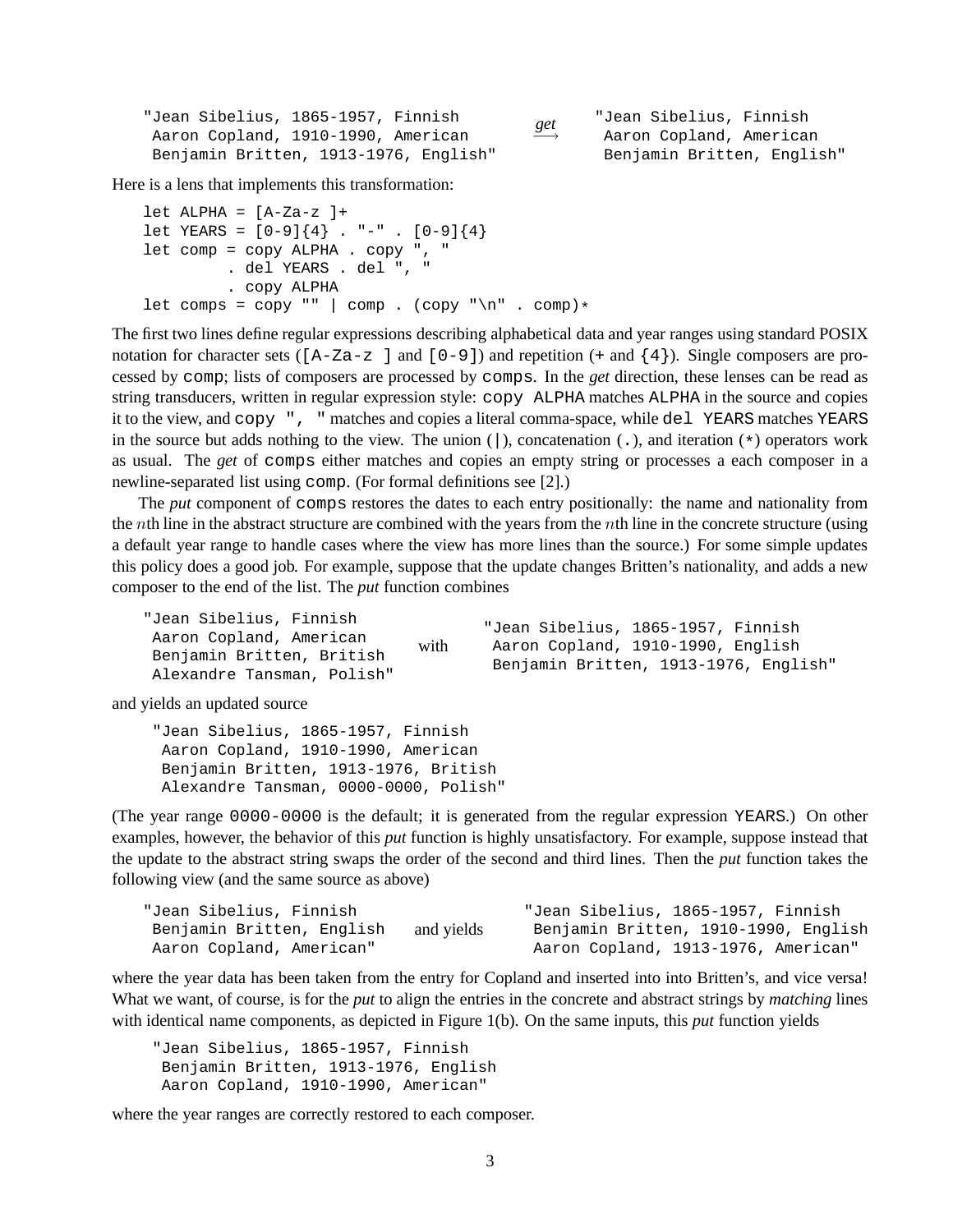#### **2.2 Provenance for Chunks**

To achieve this behavior, the composers lens needs to be able to keep track of the association between lines in the source and view even when the update involves a reordering—i.e., it need to track *provenance*.

One way to do this would be using explicit *provenance tokens*. On this approach, each line of the source would be annotated with a unique identifier, and the *get* function would propagate these annotations from source to view. The disadvantage of this approach is that the view is no longer an ordinary string, but a string with annotations. This means that applications that take views as input, such as the data synchronizer described above, need to operate on annotated structures, which can be cumbersome.

Lenses use a simpler mechanism that eliminates the need to handle annotated structures. The set of lenses is enhanced with two new primitives for specifying the *chunks* of the source and a *key* for each chunk, and *put* functions are retooled to work on structures where the source is organized as a dictionary of chunks indexed by key, rather than the strings themselves. We call these *dictionary lenses*. Here is a dictionary lens that has the desired behavior for the composers example:

```
let comp = key ALPHA . copy ", "
           . del (YEARS . ", ")
           . copy ALPHA
let comps = "" | <comp> . (\sqrt[n]{n} \cdot \sqrt{1}) . <comp>)*
```
Compared to the previous version, the two occurrences of comp are marked with angle brackets, indicating that these subexpressions are the reorderable chunks, and the first copy at the beginning of comp has been replaced by the special primitive key. The lens key ALPHA copies strings just like copy ALPHA, but also specifies that the matched substring is to be used as the key of the chunk in which it appears—i.e., in this case, that the key of each composer's entry is their name.

The association induced by keys approximates the association that would be obtained using explicit provenance tokens. Indeed, when the keys are unique and when the view update does not modify the names, the two coincide. The idea of using keys to guide view update is not new: similar approaches have been studied in the relational setting [**?**]. However note that the "keys" used in dictionary lenses are not required to be keys in the strict database sense. When several pieces of the view have the same key, the *put* function pulls chunks out of the dictionary in the order that they originally appeared in the source. This gives the option of obtaining other useful update policies via the choice of key. For example, if a *put* function that operates by position is desired, it can be programmed as a lens whose key component returns a constant.

Another way to control the update policy embodied in a dictionary lens is via the definition of chunks. Many examples can be processed using one level of chunking, as in the composer lens. But chunks may also be nested, which has the effect of stratifying matching into levels: top-level chunks are matched globally across the entire string, subchunks are aligned locally within each chunk, and so on. This is useful in cases where the source has nested structure—e.g., it is used in a lens for LaTeX sources.

We have used dictionary lenses to build lenses for a variety of textual formats including vCard, CSV, and XML address books, iCal and ASCII calendars, BibTeX and RIS bibliographic databases, LaTeX documents, iTunes libraries, and protein sequence data represented in the SwissProt format and XML. These examples demonstrate that a simple notion of implicit provenance formulated using keys is capable of expressing many useful update policies. Current work is focused on an extension to key matching that uses "fuzzy" metrics such as edit distance to align chunks. This relaxed form of matching is useful when processing data with no clear key such as documents, and for handling cases where the update changes a key. We are also studying primitives that incorporate explicit metadata (e.g., source string locations) into the keys, and on developing dictionary lenses for richer structures such as trees and graphs.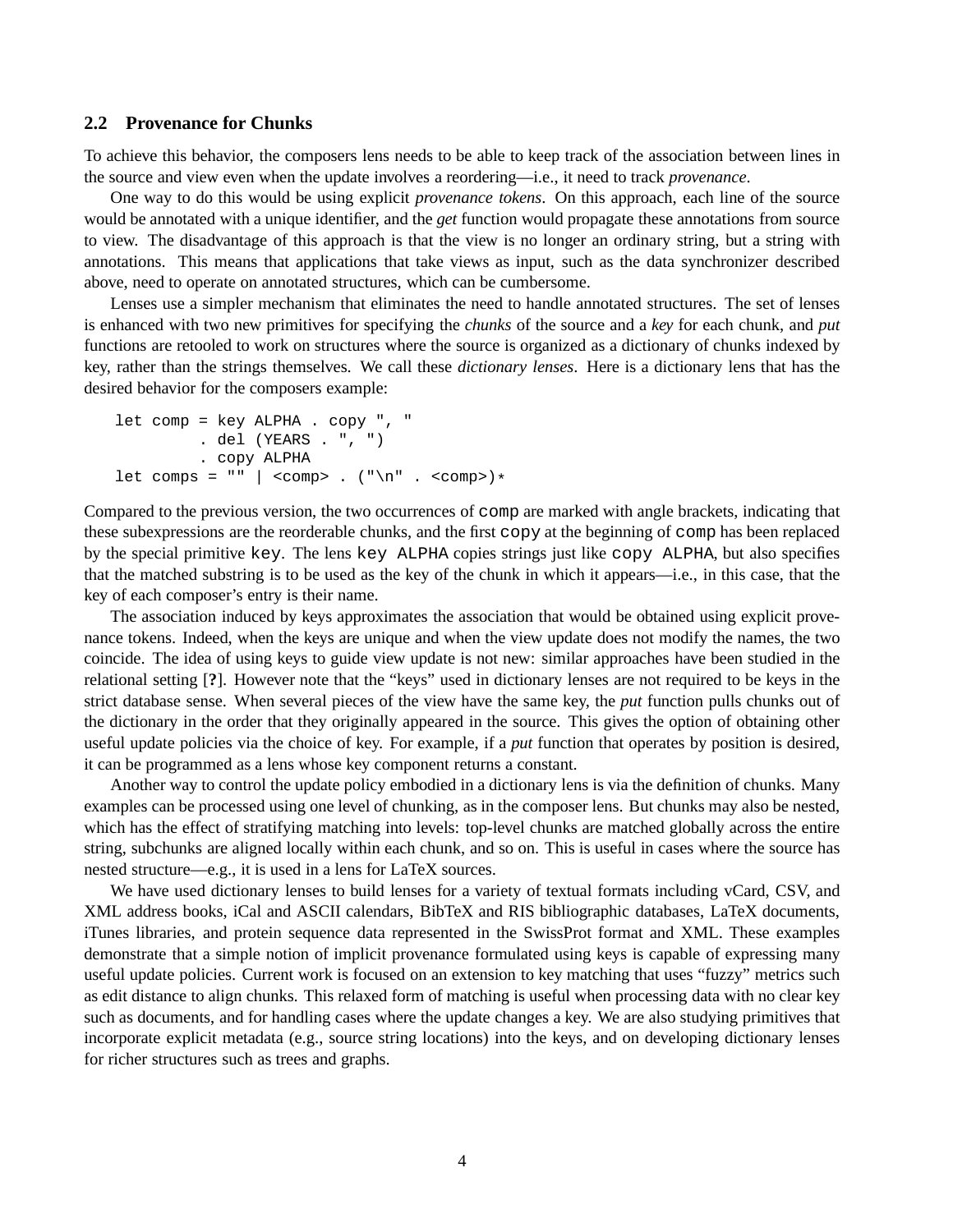

Figure 2: Example collaborative data sharing system for bioinformatics sources. For simplicity, each peer  $(P_{GUS}, P_{BioSQL}, P_{uBio})$  has one relation. Schema mappings, given at the right, are indicated by labeled arcs.

### **3 ORCHESTRA**

ORCHESTRA is a *collaborative data sharing system* (abbreviated CDSS) [22], i.e., a system for data sharing among heterogeneous peers related by a network of schema mappings. Each peer has a locally controlled and edited database instance, but wants to ask queries over related data from other peers as well. To achieve this, every peer's updates are translated and propagated along the mappings to the other peers. However, this *update exchange* is filtered by *trust conditions*, expressing what data and sources a peer judges to be authoritative, which may cause a peer to reject another's updates. In order to support such filtering, updates carry *provenance* information. ORCHESTRA targets scientific data sharing, but it can also be used for other applications with similar requirements and characteristics.

Figure 2 illustrates an example bioinformatics CDSS, based on a real application and databases of interest to affiliates of the Penn Center for Bioinformatics. GUS, the Genomics Unified Schema, contains gene expression, protein, and taxon (organism) information; BioSQL, affiliated with the BioPerl project, contains very similar concepts; and a third schema, uBio, establishes synonyms and canonical names for taxa. Instances of these databases contain taxon information that is autonomously maintained but of mutual interest to the others. Suppose that a BioSQL peer,  $P_{BioSQL}$ , wants to import data from peer  $P_{GUS}$ , as shown by the arc labeled  $m_1$ , but the converse is not true. Similarly, peer  $P_{uBio}$  wants to import data from  $P_{GUS}$ , along arc  $m_2$ . Additionally,  $P_{BioSQL}$  and  $P_{uBio}$  agree to mutually share some of their data: e.g.,  $P_{uBio}$  imports taxon synonyms from  $P_{BioSQL}$  (via  $m_3$ ) and  $P_{BioSQL}$  uses transitivity to infer new entries in its database, via mapping  $m_4$ . Finally, each peer may have a certain *trust policy* about what data it wishes to incorporate: e.g.,  $P_{BioSQL}$  may only trust data from  $P_{uBio}$  if it was derived from  $P_{GUS}$  entries. The CDSS facilitates dataflow among these systems, using mappings and policies developed by the independent peers' administrators.

The arcs between peers are sets of *tuple-generating dependencies* (tgds). Tgds are a popular means of specifying constraints and mappings [11, 10] in data sharing, and they are equivalent to so-called *global-localas-view* or *GLAV* mappings [16, 21]. Some examples are shown in the right part of Figure 2. For instance,  $m_1$ says that, if there is a tuple in G about an organism with id i, canonical name c and name n, then an entry  $(i, n)$ should be inserted in B. Another mapping,  $m_4$ , ensures that, if there is an entry in B associating id i with a name c, and - according to U - n is a synonym of c, then there is also an entry  $(i, n)$  in B. Observe that  $m_3$  has an existential variable. For such mappings, update exchange, also involves inventing new "placeholder" values, called *labeled nulls*. Figure 3(a) illustrates update exchange on our running example: assuming that the peers have the local updates shown on the top, (where '+' signifies insertion), the update translation constructs the instances shown on the bottom (where  $c_1, c_2, c_3$  are labeled nulls).

#### **3.1 Using Provenance for Trust Policies**

In addition to schema mappings, which specify the relationships between data elements in different instances, a CDSS supports *trust policies*. These express, for each peer P, what data from update translation should be trusted and hence accepted. Some possible trust conditions in our CDSS example are:

• Peer  $P_{BioSOL}$  distrusts any tuple  $B(i, n)$  if the data came from  $P_{GUS}$ , and trusts any tuple from  $P_{uBio}$ .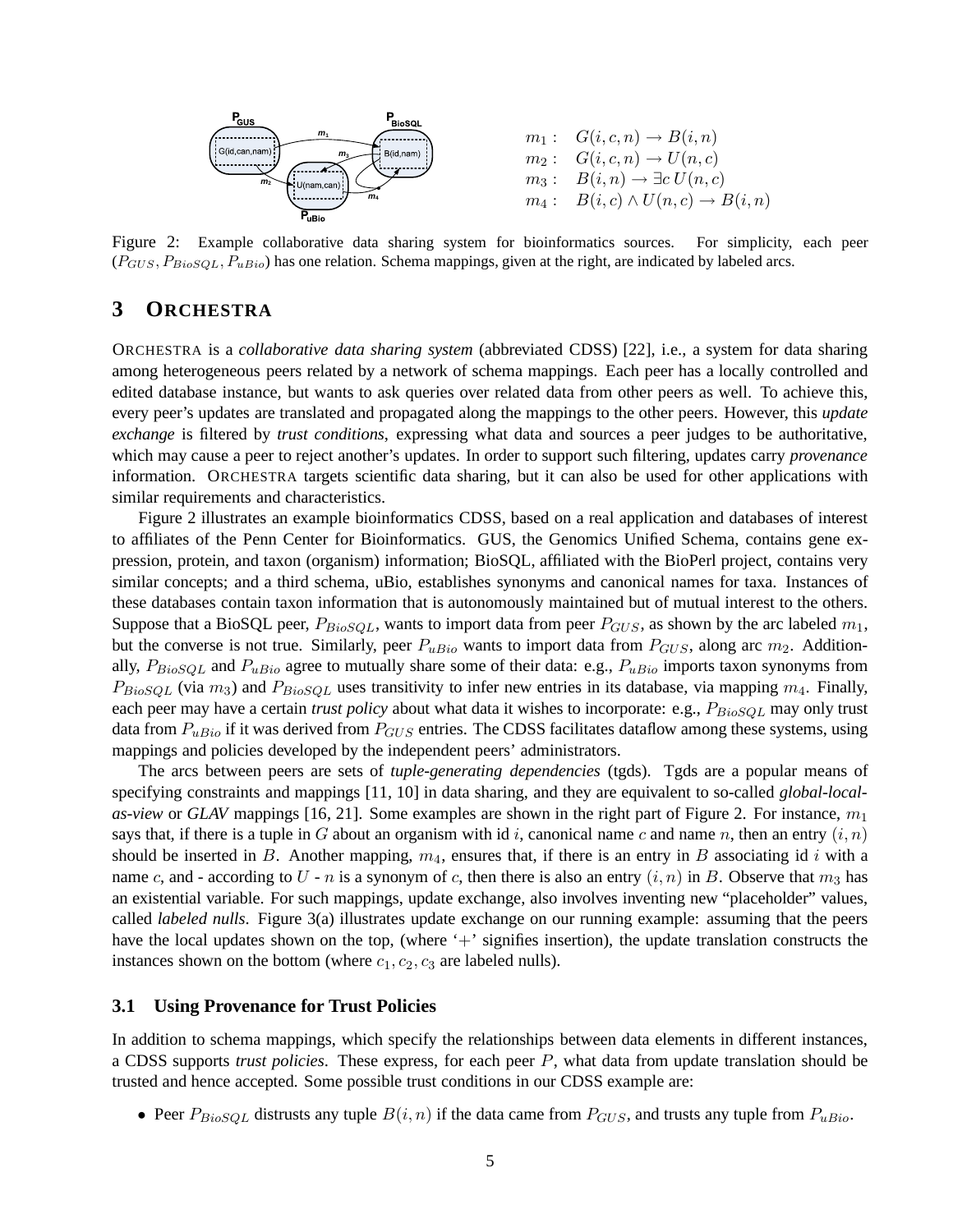

Figure 3: Example of update exchange and resulting provenance graph

• Peer  $P_{BioSQL}$  distrusts any tuple  $B(i, n)$  that came from mapping  $(m_4)$  if  $n \neq 2$ .

Since the trust conditions refer to other peers and to the schema mappings, the CDSS needs a precise description of how these peers and mappings have contributed to a given tuple produced by update translation, i.e., *data provenance*. Trust conditions need a more detailed provenance model than why-provenance [6] and lineage [9, 1], as explained in [17]. Informally, we need to know not just from which tuples a tuple is derived, but also *how* it is derived, including separate alternative derivations through different mappings.

Figure 3(b) illustrates the main features of our provenance model with a graphical representation of the provenance of tuples in our running example (a more formal description can be found in [17, 18]). The graph has two kinds of nodes: tuple nodes (rectangles), and mapping nodes (ellipses). Arcs connect tuple nodes to mappings that apply to them, and mapping nodes to tuples they produce. In addition, we have nodes for the insertions from the local databases. This "source" data is annotated with its own id (unique in the system)  $p_1, p_2, \ldots$  etc. (called a *provenance token*), and is connected by an arc to the corresponding tuple entered in the local instance.

Note that, when the mappings form cycles, it is possible for a tuple to have infinitely many derivations, as well as for the derivations to be arbitrarily large; nonetheless, this graph is a finite representation of such provenance. From the graph we can analyze the provenance of, say,  $B(3, 2)$  by tracing back paths to source data nodes — in this case through  $(m_4)$  to  $p_1$  and  $p_2$  and through  $(m_1)$  to  $p_3$ . This way, we can detect when the derivation of a tuple is "tainted" by a peer or by a mapping, i.e., if all its derivations involve them, or not, if there are alternative derivations from trusted tuples and mappings. For example, distrusting  $p_2$  and  $m_1$  leads to rejecting  $B(3, 2)$  but distrusting  $p_1$  and  $p_2$  does not.

#### **3.2 Using Provenance for Incremental Update Exchange**

One of the major motivating factors in our choice of provenance formalisms has been the ability to *incrementally maintain* both the data instances at every peer and the provenance associated with the data. Similarly to the case of trust conditions, the provenance model of ORCHESTRA is detailed enough for incremental maintenance, while *lineage* [9, 1] and *why-provenance* [6] are not, intuitively because they don't identify alternative derivations of tuples. We represent the provenance graph *together* with the data instances, using additional relations (see [17] for details). Schema mappings are then translated to a set of datalog-like rules (the main difference from standard datalog being that *Skolem* functions are used to invent new values for the labeled nulls). As a result, incremental maintenance of peer instances is closely related to incremental maintenance of recursive datalog views, and some techniques from that area can be used. Following [20] we convert each mapping rule (after the relational encoding of provenance) into a series of *delta rules*.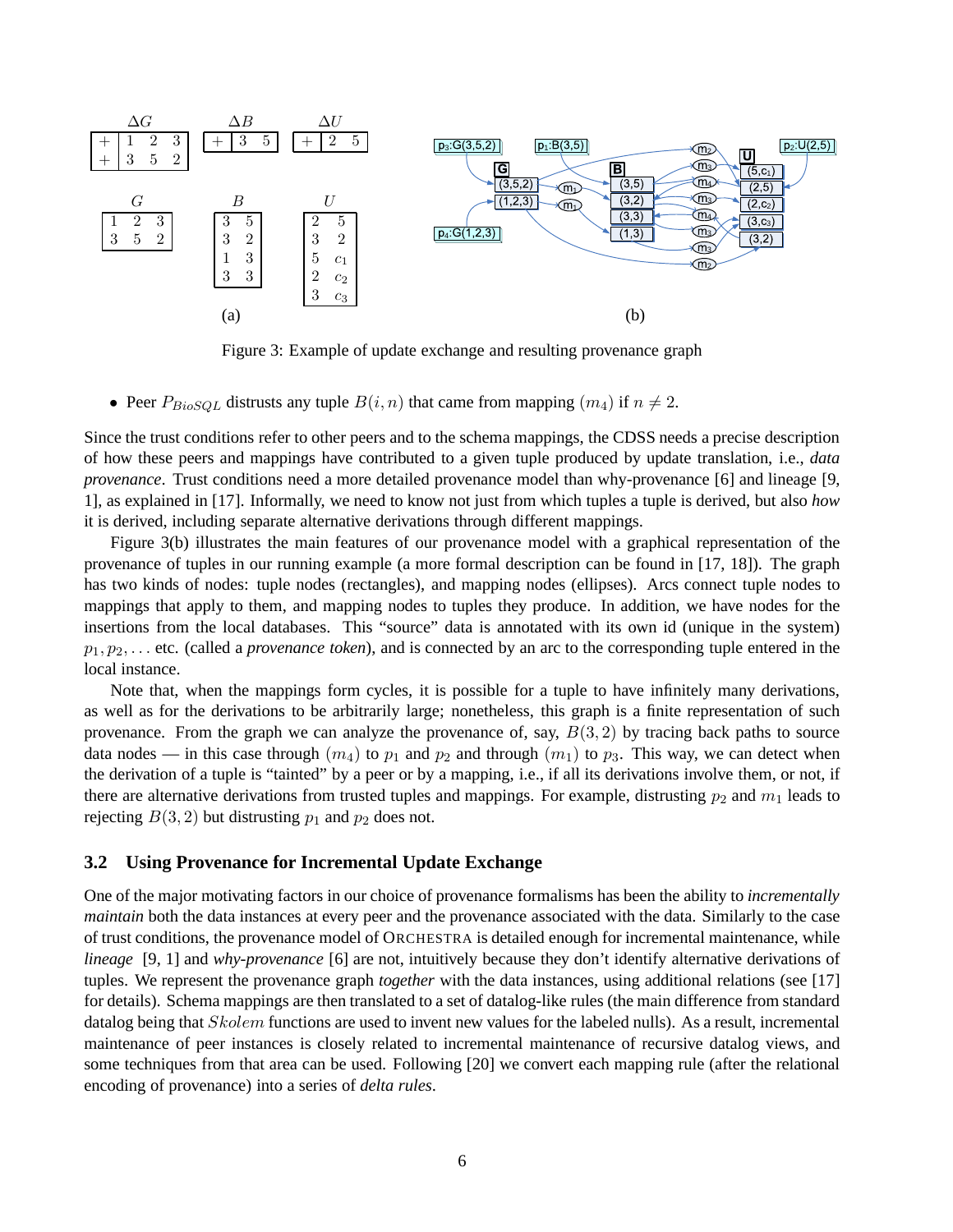For the case of incremental insertion, the algorithm is simple and analogous to the incremental view maintenance algorithms of [20]. Incremental deletion is more complex: when a tuple is deleted, we need to decide whether other tuples that were derived from it need to be deleted; this is the case if and only if these derived tuples have no alternative derivations from base tuples. Here, ORCHESTRA's provenance model is useful in order to identify tuples that have no derivations and need to be deleted. A small complication comes from the fact that there may be "loops" in the provenance graph, such that several tuples are mutually derivable from one another, yet none are derivable from base tuples. In order to "garbage collect" these no-longer-derivable tuples, we can also use provenance, to test whether they are derivable from trusted base data; those tuples that are not must be recursively deleted following the same procedure.

Revisiting the provenance graph of Figure 3(b), suppose that we wish to propagate the deletion of the tuple  $B(3, 5)$ . This leads to the invalidation of mapping nodes labeled  $m_3$  and  $m_4$ . Then, for the tuples that have incoming edges from the deleted mapping nodes,  $U(5, c_1)$  has to be deleted, because there is no other incoming edge, while for  $B(3, 2)$  there is an alternative derivation, from  $G(3, 5, 2)$  through  $(m_1)$ , and thus it is not deleted. We note that a prior approach to incremental view maintenance, the DRed algorithm [20], has a similar "flavor" but takes a more pessimistic approach. Upon the deletion of a set of tuples, DRed will pessimistically remove all tuples that can be transitively derived from the initially deleted tuples. Then it will attempt to re-derive the tuples it had deleted. Intuitively, we should be able to be more efficient than DRed on average, because we can exploit the provenance trace to test derivability in a goal-directed way. Moreover, DRed's re-derivation should typically be more expensive than our test for derivability, because insertion is more expensive than querying, since the latter can use *only* the keys of tuples, whereas the former needs to use the complete tuples; when these tuples are large, this can have a significant impact on performance. Experimental results in [17] validate this hypothesis.

In the future, we plan to add support for bidirectional propagation of updates over mappings. In this case, we have to deal with a variation of the view update problem, and we expect provenance information to be useful in order to identify possible update policies for the sources and *dynamically* check if they have side-effects on the target of the mappings.

#### **4 Discussion**

These case studies describe some first steps towards applying provenance to problems related to data replication. In particular, they demonstrate how tracking provenance, either implicitly as in lenses or explicitly as in ORCHESTRA, can improve solutions to traditionally challenging problems such as view update and view maintenance.

There is burgeoning interest in provenance, and more sophisticated models are being actively developed. Whereas early notions such as *lineage* [9] and *why-provenance* [6] only identified which source values "contribute to" the appearance of a value in the result of a query, more recent models [7, 18] also describe *how* those source values contributes to the value in the result. We believe that as these richer models are developed, they will increasingly be applied at all levels of systems including in mechanisms for creating, maintaining, and updating views, for debugging schema mappings [7], and for curating and synchronizing replicated data.

**Acknowledgements** The systems described in this article were developed in collaboration with members of the Harmony (Aaron Bohannon, Benjamin Pierce, Alexandre Pilkiewicz, Alan Schmitt) and ORCHESTRA (Olivier Biton, Todd Green, Zachary Ives, Val Tannen, Nicholas Taylor) projects; the case studies are based on papers co-authored with them. We wish to thank Peter Buneman for helpful comments on an early draft. Our work has been supported by NSF grant IIS-0534592 (Foster), and NSF grants IIS-0477972, 0513778, and 0415810, and DARPA grant HR0011-06-1-0016 (Karvounarakis).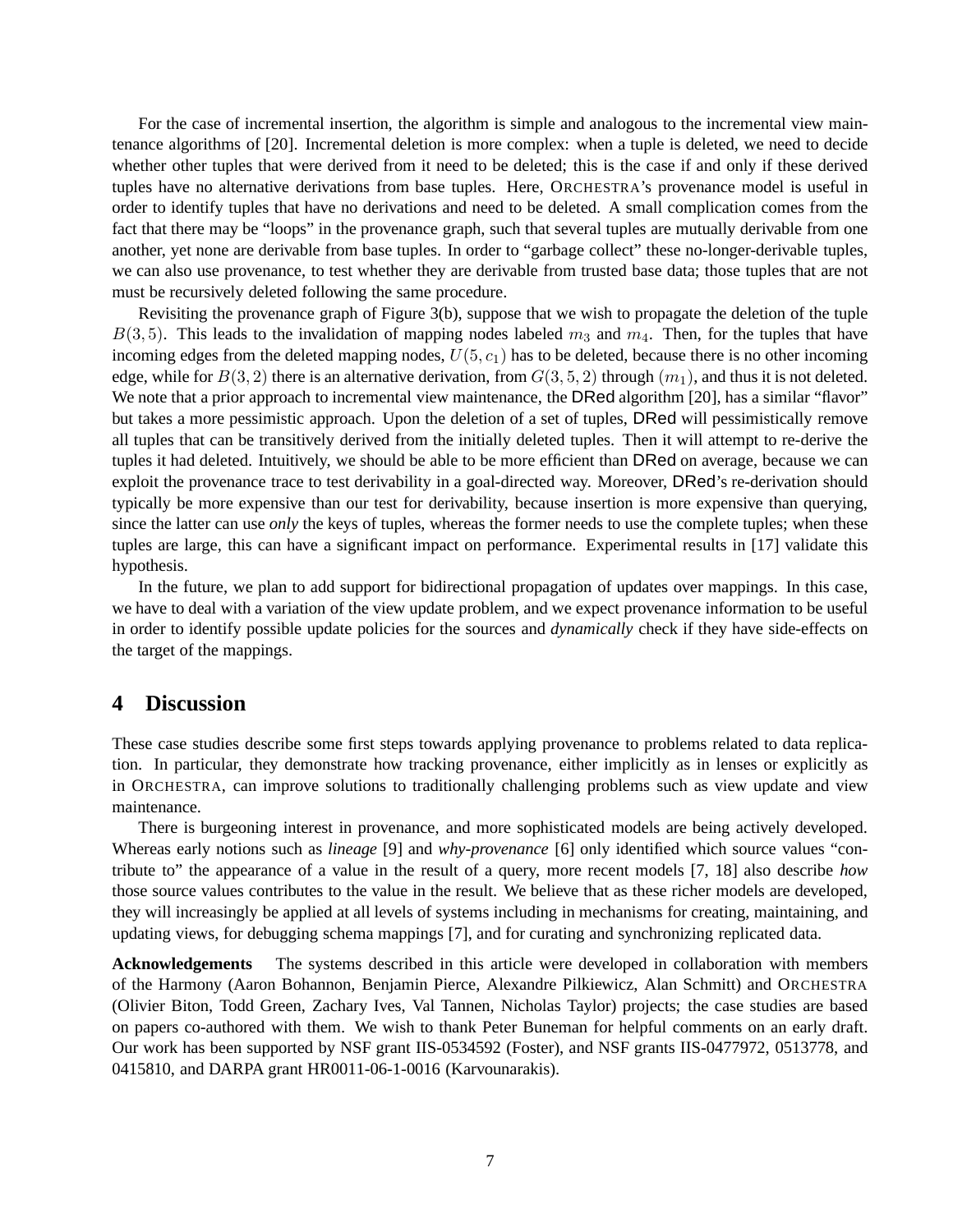## **References**

- [1] O. Benjelloun, A. D. Sarma, A. Y. Halevy, and J. Widom. ULDBs: Databases with uncertainty and lineage. In *VLDB 2006, Proceedings of 31st International Conference on Very Large Data Bases, September 12-15, 2006, Seoul, Korea*, pages 953–964, 2006.
- [2] A. Bohannon, J. N. Foster, B. C. Pierce, A. Pilkiewicz, and A. Schmitt. Boomerang: Resourceful lenses for string data. In *ACM SIGPLAN–SIGACT Symposium on Principles of Programming Languages (POPL), San Francisco, California*, Jan. 2008. To appear.
- [3] A. Bohannon, J. A. Vaughan, and B. C. Pierce. Relational lenses: A language for updateable views. In *ACM SIGACT–SIGMOD–SIGART Symposium on Principles of Database Systems, Chicago, Illinois*, 2006. Extended version available as University of Pennsylvania technical report MS-CIS-05-27.
- [4] P. Buneman, A. Chapman, J. Cheney, and S. Vansummeren. A provenance model for manually curated data. In *International Provenance and Annotation Workshop (IPAW), Chicago, IL*, volume 4145 of *Lecture Notes in Computer Science*, pages 162–170. Springer, 2006.
- [5] P. Buneman, S. Khanna, and W. C. Tan. Data provenance: Some basic issues. In *Foundations of Software Technology and Theoretical Computer Science (FSTTCS), New Delhi, India*, volume 1974 of *Lecture Notes in Computer Science*, pages 87–93. Springer, 2000.
- [6] P. Buneman, S. Khanna, and W. C. Tan. Why and where: A characterization of data provenance. In J. V. den Bussche and V. Vianu, editors, *Database Theory — ICDT 2001, 8th International Conference, London, UK, January 4-6, 2001, Proceedings*, pages 316–330. Springer, 2001.
- [7] L. Chiticariu and W.-C. Tan. Debugging schema mappings with routes. In *VLDB 2006, Proceedings of 31st International Conference on Very Large Data Bases, September 12-15, 2006, Seoul, Korea*. ACM Press, 2006.
- [8] G. Cong, W. Fan, and F. Geerts. Annotation propagation revisited for key preserving views. In *ACM International Conference on Information and Knowledge Management (CIKM), Arlington, VA*, pages 632– 641, 2006.
- [9] Y. Cui. *Lineage Tracing in Data Warehouses*. PhD thesis, Stanford University, 2001.
- [10] A. Deutsch, L.Popa, and V. Tannen. Query reformulation with constraints. *SIGMOD Record*, 35(1):65–73, 2006.
- [11] R. Fagin, P. Kolaitis, R. J. Miller, and L. Popa. Data exchange: Semantics and query answering. *Theoretical Computer Science*, 336:89–124, 2005.
- [12] H. Fan and A. Poulovassilis. Using schema transformation pathways for data lineage tracing. In *BNCOD*, volume 1, pages 133–144, 2005.
- [13] J. N. Foster, M. B. Greenwald, C. Kirkegaard, B. C. Pierce, and A. Schmitt. Exploiting schemas in data synchronization. *Journal of Computer and System Sciences*, 73(4):669–689, June 2007. Extended abstract in *Database Programming Languages (DBPL)* 2005.
- [14] J. N. Foster, M. B. Greenwald, J. T. Moore, B. C. Pierce, and A. Schmitt. Combinators for bi-directional tree transformations: A linguistic approach to the view update problem. *ACM Transactions on Programming Languages and Systems*, 29(3):17, May 2007. Extended abstract in *Principles of Programming Languages* (POPL), 2005.